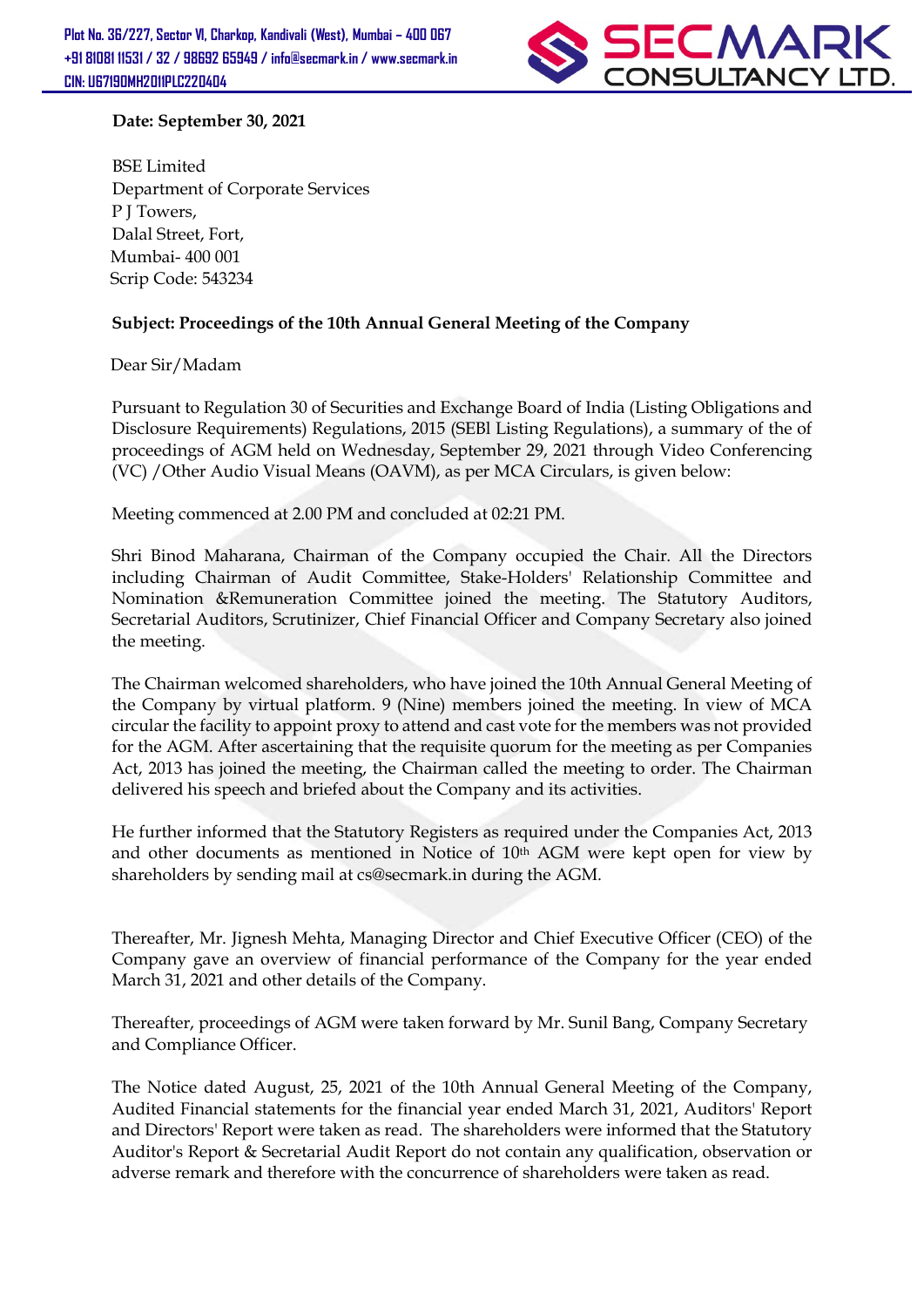

Thereafter, the Company Secretary summarized and explained the scope and implications of all the three agendas as stated in the Notice.

The following items of business, as per the Notice dated August 25, 2021 were transacted at the Meeting:

### Ordinary Business:

- 1.a. To receive, consider and adopt the audited standalone financial statements of the Company for the financial year ended March 31, 2021 together with the Reports of the Board of Director's and Auditor's thereon.
- 1.b. To receive, consider and adopt the audited consolidated financial statements of the Company for the financial year ended March 31, 2021 together with the Reports of the Board of Directors and Auditors thereon."
	- 2. To appoint a Director in place of Mr. Shardul Shah (DIN: 03510251) who retires by rotation, in terms of Section 152(6) of the Companies Act, 2013, and being eligible offers himself for re-appointment as a Non-Executive Director of the Company.

### Special Business:

Special Resolution

3. To consider and approve alteration and ratification of SecMark Employee Stock Option Scheme, 2019 (ESOP Scheme 2019) along with variation in the terms of the Scheme.

The Company Secretary informed that the Company has also provided the facility of "Evoting" on all the resolutions during AGM only for the shareholders who joined the meeting through Videoconference/other Audio Visual Means and had not casted vote through "Remote e-voting" and that M/s. IVPA & Co., LLP, Company Secretaries has been appointed as a Scrutinizer to conduct the "remote e-voting" and "e-voting at AGM" in a fair and transparent manner.

It was further informed that since the Meeting was held through virtual mode and since Company has provided facility of voting through electronic modes, there is no requirement for proposing & seconding the resolutions and therefore invited all the members to cast their votes within next 15 minutes.

The Company Secretary then, with a permission of Chair, extended gratitude to all the Shareholders, Directors, Auditors and others for attending the Meeting on virtual platform and declared conclusion of proceedings of the meeting.

# Yours faithfully, SECMARK CONSULTANCY LIMITED



Sunil Kumar Bang, Company Secretary & Compliance Officer (Membership No. A17808)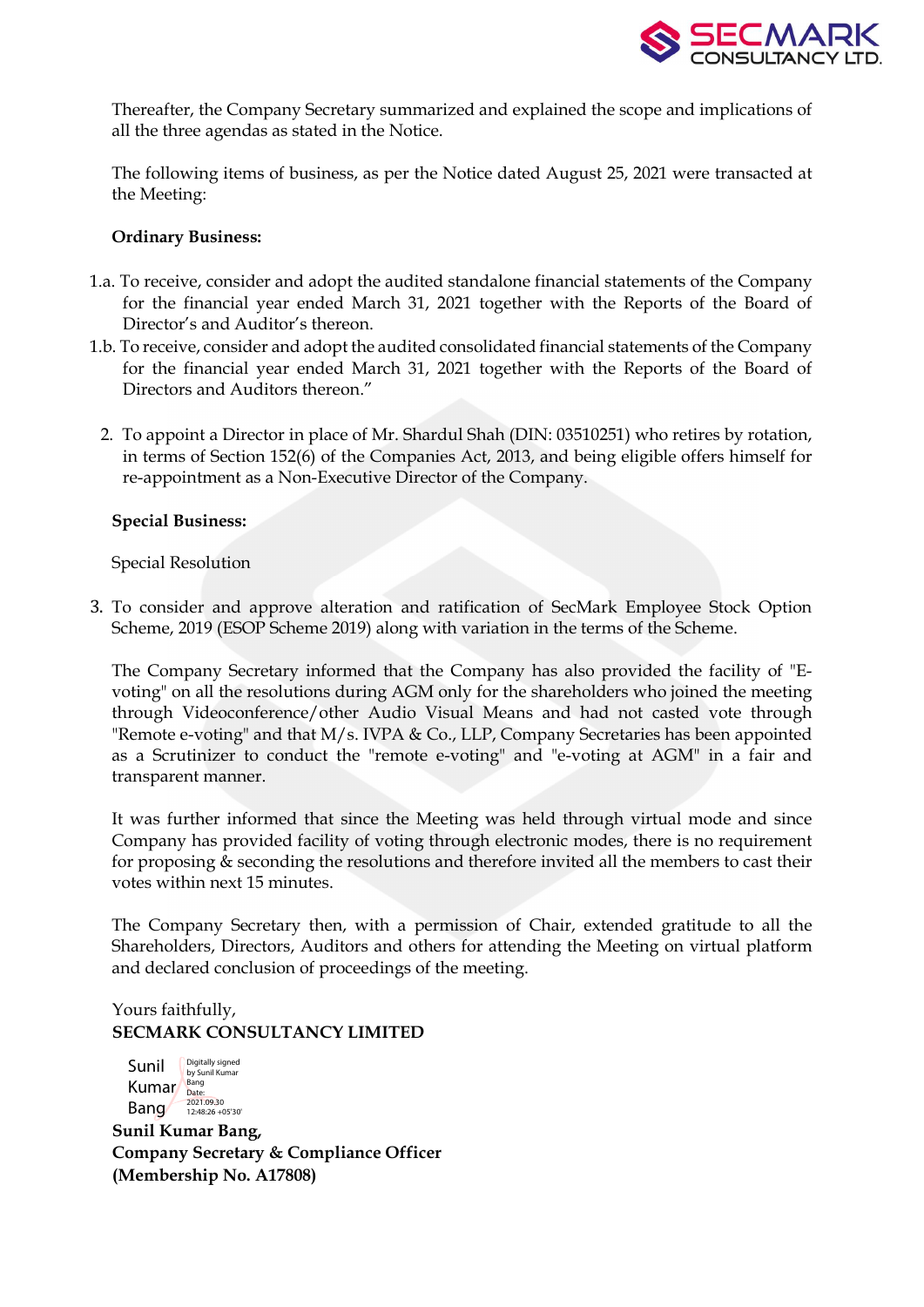

Details of Voting Results at 10th Annual General Meeting held on September 29. 2021.

[Pursuant to Regulation 44(3) of SEBI (Listing Obligation and Disclosure Requirement) Regulations,

2015]

## A. Details of Attendance at Annual General Meeting:

| Particulars                                                                  | <b>Details</b>                   |  |  |  |
|------------------------------------------------------------------------------|----------------------------------|--|--|--|
| Date of the AGM                                                              | September 29,2021                |  |  |  |
| Total number of equity shareholders as on Cut-off date of                    | 443                              |  |  |  |
| September 22, 2021                                                           |                                  |  |  |  |
| No. of shareholders present in the meeting either in person or through proxy |                                  |  |  |  |
| a) Promoters and Promoter Group                                              | for<br>No.<br>arrangement        |  |  |  |
| b) Public                                                                    | meeting<br>physical<br><b>or</b> |  |  |  |
|                                                                              | appointment of proxy was         |  |  |  |
| made as meeting was held                                                     |                                  |  |  |  |
|                                                                              | through VC/OAVM                  |  |  |  |
| No. of Shareholders attended the meeting through Video Conferencing          |                                  |  |  |  |
| Promoters and Promoter Group<br>a)                                           | 7                                |  |  |  |
| b) Public                                                                    |                                  |  |  |  |

## SECMARK CONSULTANCY LIMITED

| Sunil | Digitally signed<br>by Sunil Kumar |
|-------|------------------------------------|
| Kumar | Bang<br>Date: 2021.09.30           |
| Bang  | 12:48:59 + 05'30"                  |

Sunil Kumar Bang, Company Secretary & Compliance Officer (Membership No. A17808)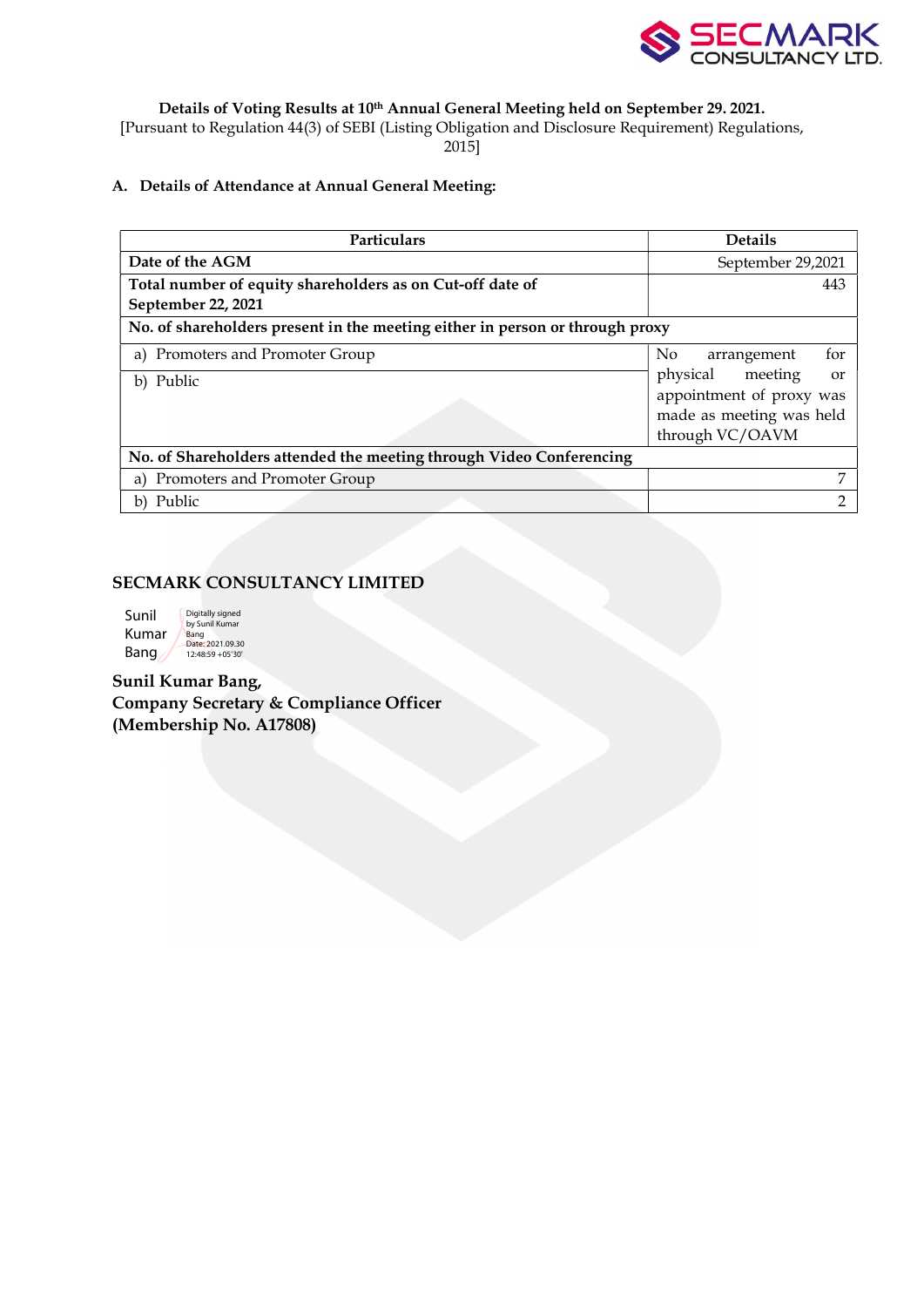

IVPA & Co. LLP, Company Secretaries 1st Floor, Plot No. 10, Vyankatesh Colony, Near Jawahar Colony, Aurangabad – 431 005 (Maharashtra) Ph: 8291397722 | email: csivpa@gmail.com

## **REPORT OF SCRUTINIZER**

(Pursuant to Section 108 of the Companies Act, 2013 and Rule 20(4)(xii) of the Companies (Management and Administration) Rules, 2014)

To, The Chairman, SecMark Consultancy Limited Plot No 36/ 227, RDP-10, Sector-6, Charkop Kandivali West, Mumbai – 400067

**10th (Tenth) Annual General Meeting (AGM) of the Equity Shareholders of SecMark Consultancy Limited held on Wednesday, September 29, 2021, at 2.00 PM through Video Conferencing (VC) / Other Audio-Visual Means (OAVM).** 

Dear Sir,

I, CS Ishan Takalkar, Designated Partner, IVPA & Co. LLP, Company Secretaries, appointed as Scrutinizer by the Board of Directors of SecMark Consultancy Limited (the Company) for the purpose of scrutinizing e-voting process (remote e-voting) and electronic voting (e-voting) during the AGM pursuant to Section 108 of the Companies Act, 2013 read with Rule 20 & 21 of the Companies (Management and Administration) Rules, 2014 in respect of the below mentioned resolutions proposed at the 10<sup>th</sup> AGM of the Equity Shareholders of the Company held on Wednesday, September 29, 2021, at 2.00 PM through VC, submit my report as under:

- 1. The compliance with the provisions of the Companies Act, 2013 and the Rules made thereunder relating to voting through electronic means (by remote e-voting) and electronic voting (e-voting) at the AGM by the shareholders on the resolutions proposed in the Notice of the 10th AGM of the Company is the responsibility of the management. Our responsibility as a Scrutinizer is to ensure that the voting process, both through e-voting (remote e-voting) and by electronic voting (e-voting) at the AGM are conducted in a fair and transparent manner and render a consolidated Scrutinizer's Report of the total votes cast in favour or against the resolutions.
- 2. The Notice dated August 25, 2021 of the 10<sup>th</sup> AGM was sent to the shareholders in respect of the below mentioned resolutions to be passed at the AGM through electronic mode whose email addresses are registered with the Company / Depositories, in compliance with the MCA circulars dated May 5, 2020 and January 13, 2021 read with circulars dated April 8, 2020 and April 13, 2020 (collectively referred to as "MCA Circulars") and SEBI Circular dated May 12, 2020 and January 15, 2021.
- 3. The e-voting facility, both for e-voting prior to the AGM (remote e-voting) and voting at the AGM by electronics means (e-voting) was provided by Central Depository Services (India) Limited (CDSL).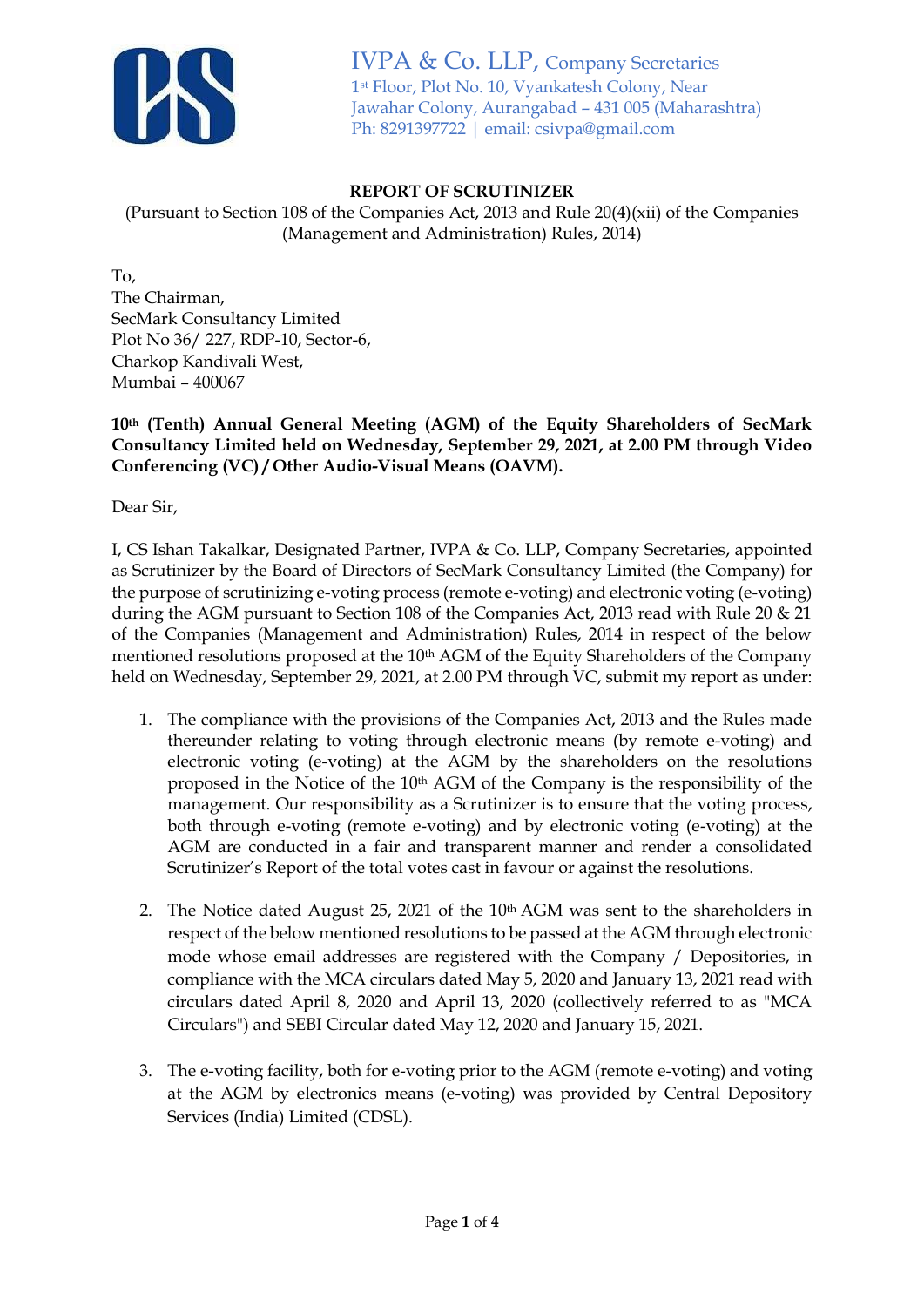- 4. In accordance with the Notice of the 10th AGM and pursuant to the Companies (Management and Administration) Rules, 2014, the remote e-voting commenced at 9.00 AM on September 25, 2021 and ended at 5.00 PM on September 28, 2021.
- 5. The shareholders present at the AGM through VC and who had not voted on remote e-voting, had a facility to vote through e-voting facility provided by CDSL at the AGM.
- 6. The Equity Shareholders holding shares as on September 22, 2021 "cut-off date", were entitled to vote on the resolutions stated in the Notice of the 10<sup>th</sup> AGM.
- 7. As per the information given by the Company, the names of the shareholders who had voted by remote e-voting through the facility provided by CDSL had been blocked and only those members who were present at the AGM through VC and who had not voted on remote e-voting were allowed to cast their votes through e-voting system during the AGM.
- 8. After closure of e-voting at the AGM, the votes cast through e-voting at the AGM and through remote e-voting prior to the date of AGM were unblocked and downloaded from the e-voting website of CDSL. The e-voting data/results downloaded from the e-voting system of CDSL were scrutinized and reviewed.
- 9. Based on the data downloaded from CDSL e-voting system, the total votes cast in favour or against all the resolutions proposed in the Notice of the AGM are as under:

## **Resolution – 1: Ordinary Resolution**

**Adoption of Standalone Financial Statements and the Consolidated Financial Statements for the year ended March 31, 2021 along with Auditors' Report**

(i) Voted in favour of the resolution:

| Number of members | Number of votes cast by |       |
|-------------------|-------------------------|-------|
| voted             | them                    |       |
| 11                | 30,15,000               | 99.97 |

(ii) Voted against the resolution:

| Number of members | Number of votes cast by | $\%$ of total number of valid |  |  |
|-------------------|-------------------------|-------------------------------|--|--|
| voted             | them                    | votes cast                    |  |  |
|                   | 1,000                   | 0.03                          |  |  |

(iii) Invalid votes:

| Number of members | Number of votes cast by | $\frac{1}{2}$ % of total number of valid |  |  |
|-------------------|-------------------------|------------------------------------------|--|--|
| voted             | them                    | votes cast                               |  |  |
| --                | --                      | --                                       |  |  |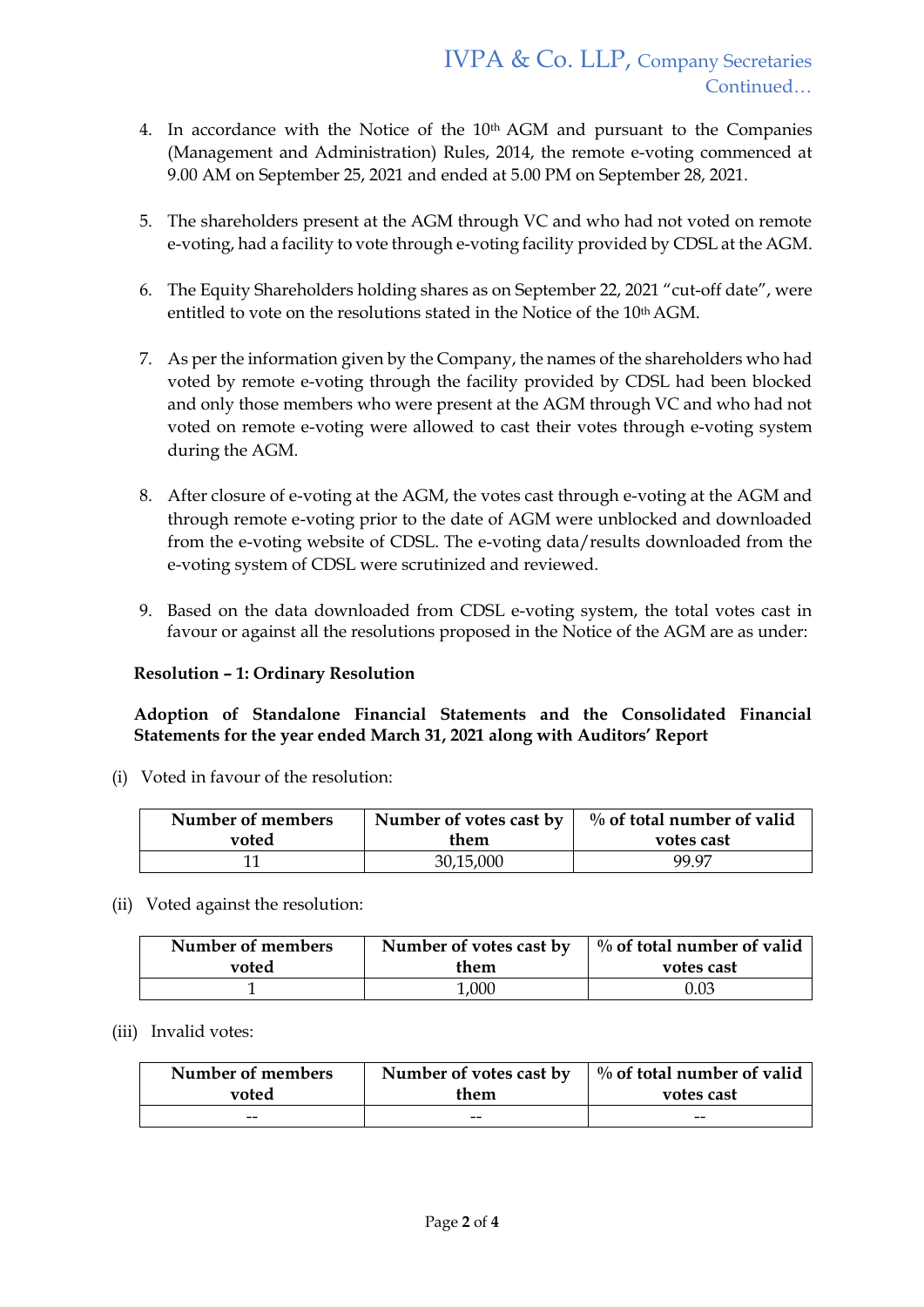### **Resolution – 2: Ordinary Resolution**

**To appoint a director in place of Mr. Shardul Shah (DIN: 03510251) who retires by rotation and being eligible, seeks re-appointment.**

(i) Voted in favour of the resolution:

| Number of members | Number of votes cast by | $\%$ of total number of valid |
|-------------------|-------------------------|-------------------------------|
| voted             | them                    | votes cast                    |
|                   | 30,14,997               | 99.97                         |

(ii) Voted against the resolution:

| Number of members | Number of votes cast by | $\%$ of total number of valid |  |  |
|-------------------|-------------------------|-------------------------------|--|--|
| voted             | them                    | votes cast                    |  |  |
|                   | 1,000                   | 0.03                          |  |  |

(iii) Invalid votes:

| Number of members | Number of votes cast by | $\frac{1}{2}$ % of total number of valid |  |  |
|-------------------|-------------------------|------------------------------------------|--|--|
| voted             | them                    | votes cast                               |  |  |
|                   |                         | 0.00                                     |  |  |

### **Resolution – 3: Special Resolution**

**To consider and approve alteration and ratification of SecMark Employee Stock Option Scheme, 2019 (ESOP Scheme 2019) along with variation in the terms of the Scheme.**

(i) Voted in favour of the resolution:

| Number of members | Number of votes cast by | $\%$ of total number of valid |  |
|-------------------|-------------------------|-------------------------------|--|
| voted             | them                    | votes cast                    |  |
| 11                | 30,15,000               | 99.97                         |  |

(ii) Voted against the resolution:

| Number of members | Number of votes cast by | $\frac{1}{2}$ % of total number of valid |  |  |
|-------------------|-------------------------|------------------------------------------|--|--|
| voted             | them                    | votes cast                               |  |  |
|                   | 1,000                   | 0.03                                     |  |  |

### (iii) Invalid votes:

| Number of members | $\%$ of total number of valid |            |
|-------------------|-------------------------------|------------|
| voted             | them                          | votes cast |
| --                | $- -$                         | --         |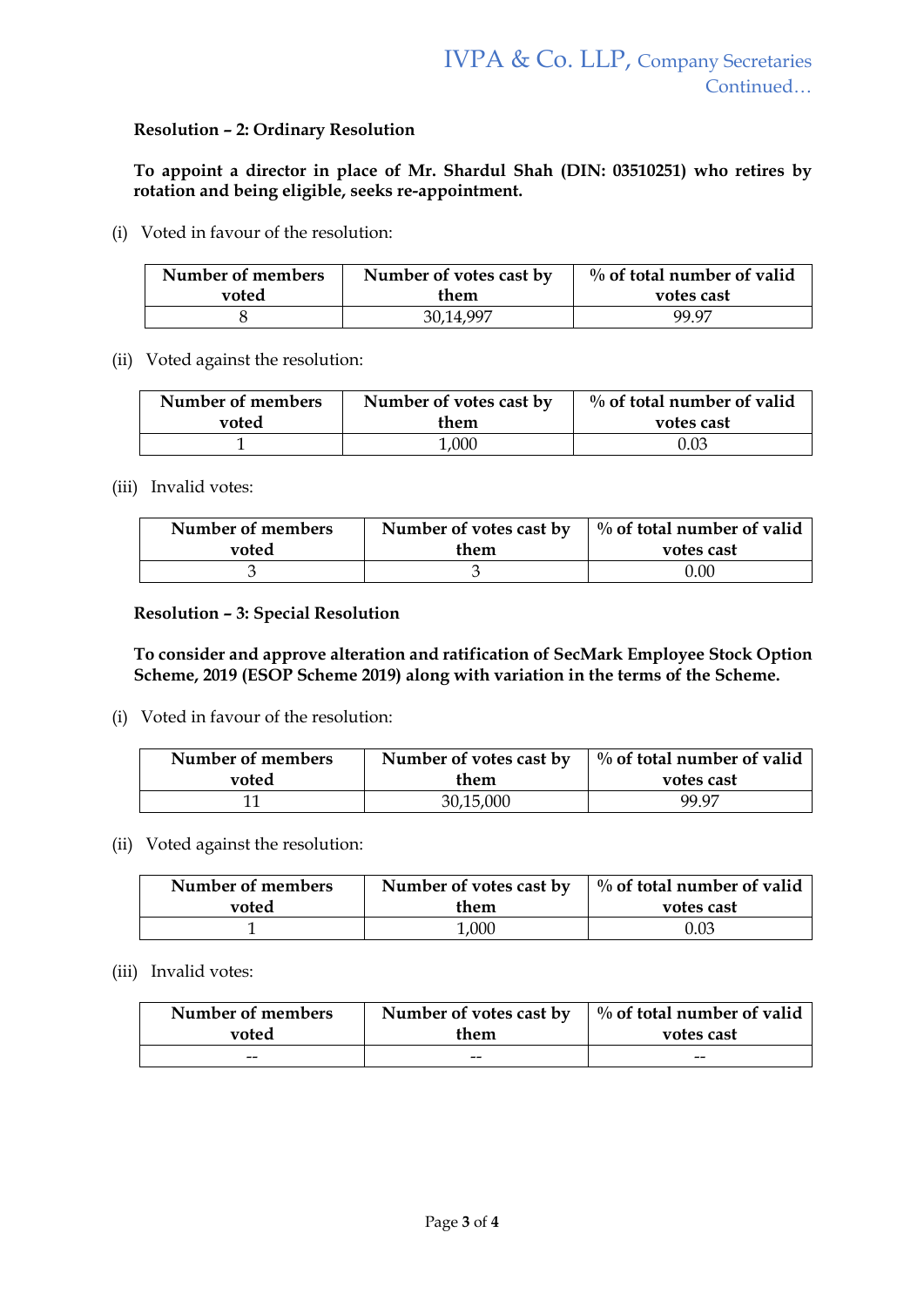10. All electronic data and relevant records of e-voting will remain in our custody until the Chairman considers, approves and signs the minutes of the 10<sup>th</sup> AGM and the same shall be handed over thereafter to the Chairman/Company Secretary for safe keeping.

Ishan Takalkar Designated Partner, IVPA & Co. LLP, Company Secretaries Membership No. A46396 |CP No. 24269 Place: Aurangabad, Maharashtra Dated: September 29, 2021

UDIN: A046396C001029741

The Scrutinizer unblocked the votes from the e-voting system of CDSL in our presence at 02.36 PM on Wednesday, September 29, 2021.

1. Mr. Aditya Phadke

2. Ms. Namrata Ugle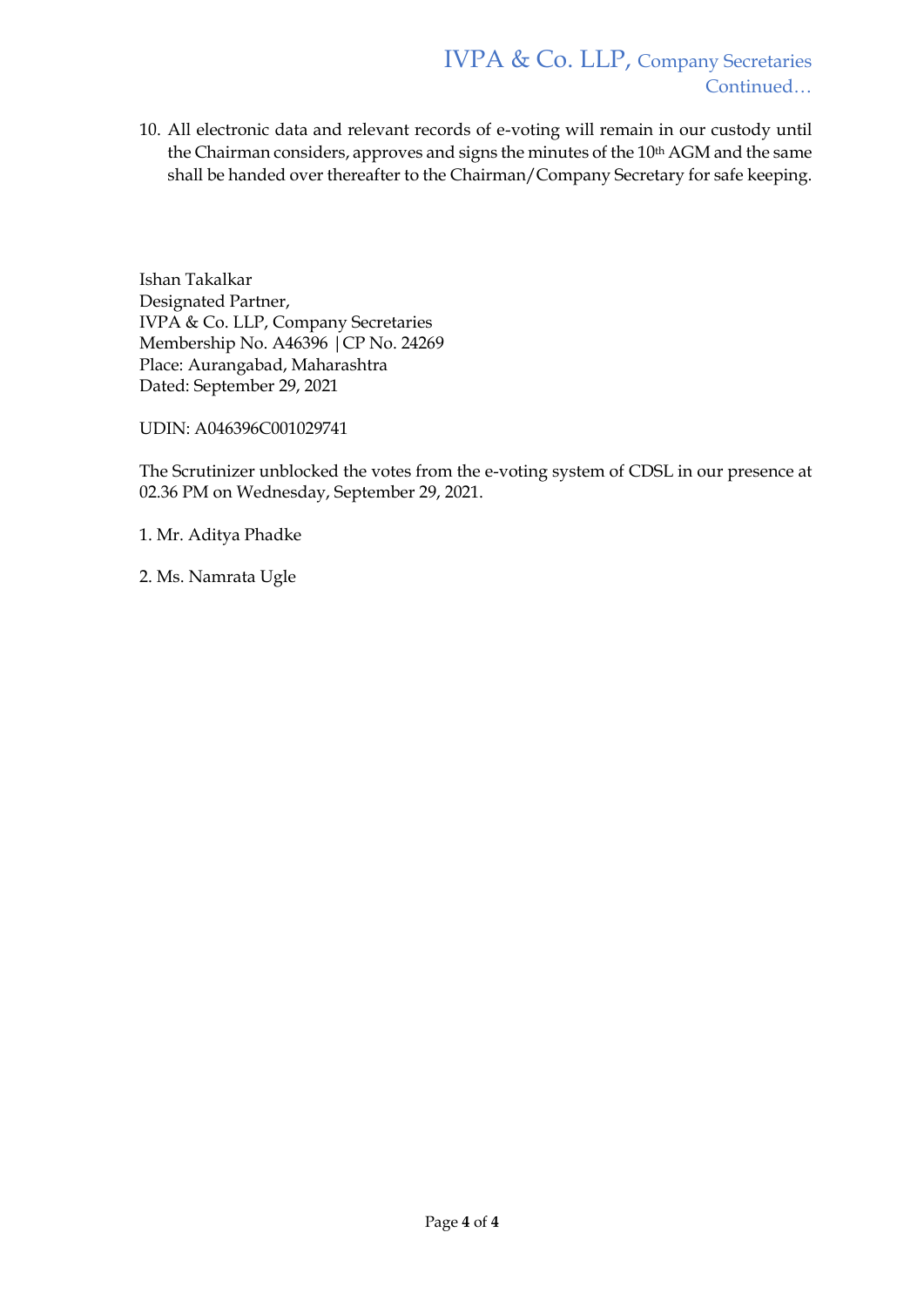# Voting Result

1. Adoption of Standalone Financial Statements and the Consolidated Financial Statements for the year ended March 31, 2021 along with Auditors' Report

| Resolution required: (Ordinary/ Special)<br><b>Ordinary Resolution</b>       |                          |                                        |                              |                                                  |                                |                              |                                               |                                                                              |
|------------------------------------------------------------------------------|--------------------------|----------------------------------------|------------------------------|--------------------------------------------------|--------------------------------|------------------------------|-----------------------------------------------|------------------------------------------------------------------------------|
| Whether promoter/ promoter group are interested in the<br>agenda/resolution? |                          | N <sub>o</sub>                         |                              |                                                  |                                |                              |                                               |                                                                              |
| Category                                                                     | Mode of<br><b>Voting</b> | No.<br><sub>of</sub><br>shares<br>Held | No.<br>of<br>votes<br>Polled | % of Votes Polled<br>outstanding<br>on<br>shares | No. of<br>Votes -<br>in favour | No. of<br>Votes -<br>Against | $\%$ of Votes in<br>favour on votes<br>polled | $\frac{0}{0}$<br><b>Votes</b><br><sub>of</sub><br>against on votes<br>polled |
|                                                                              |                          | (1)                                    | (2)                          | $(3)=[(2)/(1)]^* 100$                            | (4)                            | (5)                          | $(6)=[(4)/(2)]*100$                           | $(7)=[(5)/(2)]^{*}100$                                                       |
| Promoter and<br>Promoter Group                                               | E-voting                 | 30,10,000                              | 30,10,000                    | 100.00                                           | 30,10,000                      |                              | 100.00                                        |                                                                              |
| <b>Public Institutions</b>                                                   | E-voting                 | -                                      | $\overline{\phantom{0}}$     |                                                  |                                | $\overline{\phantom{0}}$     |                                               |                                                                              |
| Public-Non-<br>Institutions                                                  | E-voting                 | 6,000                                  | 6,000                        | 100.00                                           | 5,000                          | 1,000                        | 83.33                                         | 16.67                                                                        |
| <b>TOTAL</b>                                                                 |                          | 30,16,000                              | 30,16,000                    | 100.00                                           | 30,15,000                      | 1,000                        | 99.97                                         | 0.03                                                                         |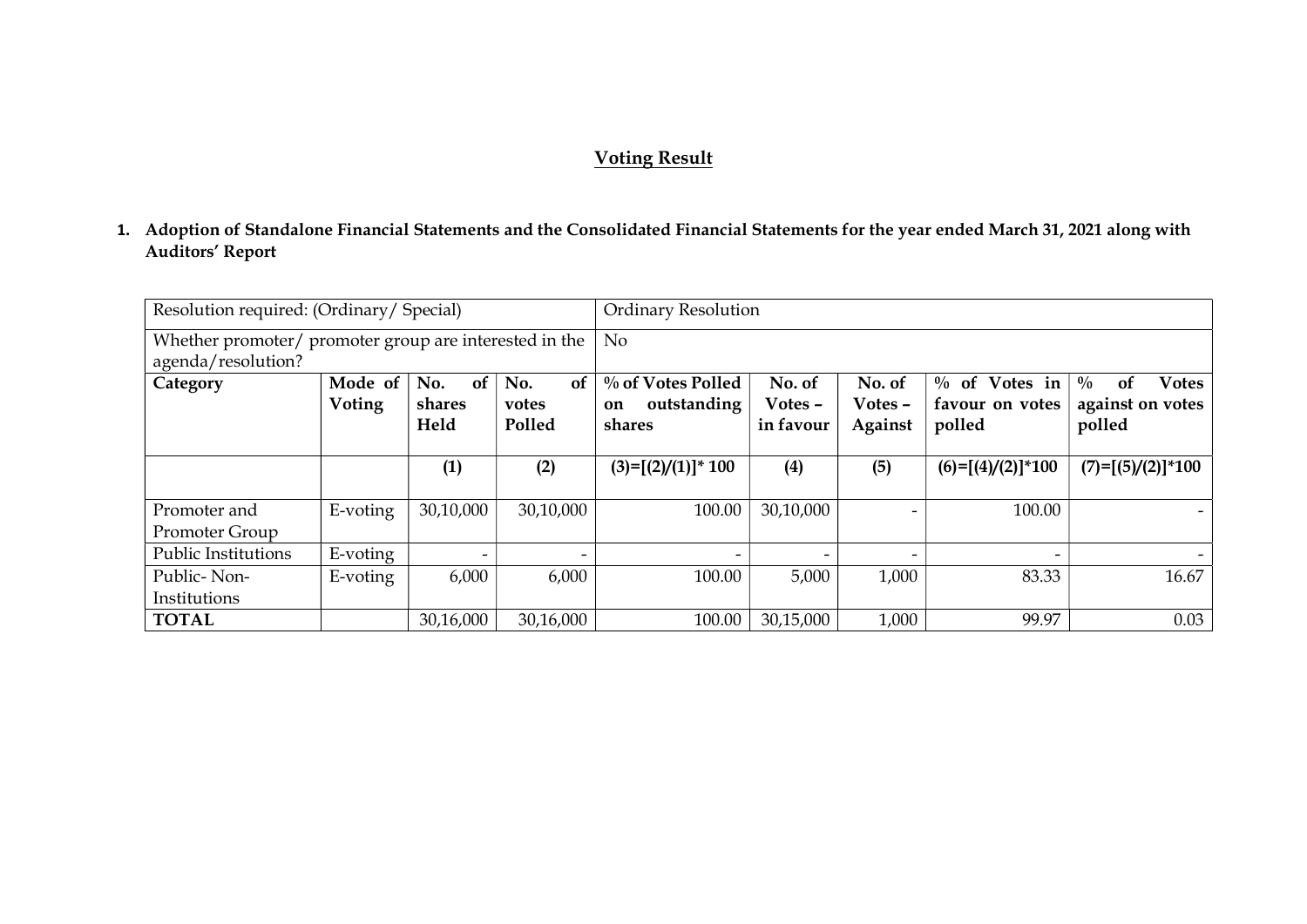# 2. To appoint a director in place of Mr. Shardul Shah (DIN: 03510251) who retires by rotation and being eligible, seeks re-appointment

| Resolution required: (Ordinary/ Special)                                     |                   |                          |                          | <b>Ordinary Resolution</b>             |                   |                   |                                     |                                                         |  |
|------------------------------------------------------------------------------|-------------------|--------------------------|--------------------------|----------------------------------------|-------------------|-------------------|-------------------------------------|---------------------------------------------------------|--|
| Whether promoter/ promoter group are interested<br>in the agenda/resolution? |                   |                          |                          | N <sub>o</sub>                         |                   |                   |                                     |                                                         |  |
| Category                                                                     | Mode of<br>Voting | of<br>No.<br>shares      | of<br>No.<br>votes       | % of Votes Polled<br>outstanding<br>on | No. of<br>Votes - | No. of<br>Votes - | $\%$ of Votes in<br>favour on votes | $\frac{0}{0}$<br>of<br><b>Votes</b><br>against on votes |  |
|                                                                              |                   | Held                     | Polled                   | shares                                 | in favour         | Against           | polled                              | polled                                                  |  |
|                                                                              |                   | (1)                      | (2)                      | $(3)=[(2)/(1)]^* 100$                  | (4)               | (5)               | $(6)=[(4)/(2)]^{*}100$              | $(7)=[(5)/(2)]*100$                                     |  |
| Promoter and<br>Promoter<br>Group                                            | E-voting          | 30,10,000                | 30,10,000                | 100.00                                 | 30,09,997         |                   | 99.99                               |                                                         |  |
| Public<br>Institutions                                                       | E-voting          | $\overline{\phantom{a}}$ | $\overline{\phantom{a}}$ |                                        |                   |                   |                                     |                                                         |  |
| Public-Non-<br>Institutions                                                  | E-voting          | 6,000                    | 6,000                    | 100.00                                 | 5,000             | 1,000             | 83.33                               | 16.67                                                   |  |
| <b>TOTAL</b>                                                                 |                   | 30,16,000                | 30,16,000                | 100.00                                 | 30,14,997         | 1,000             | 99.97                               | 0.03                                                    |  |

\*Votes casted by Interested Director and his relatives (no. of shares held together is 3) are considered invalid.